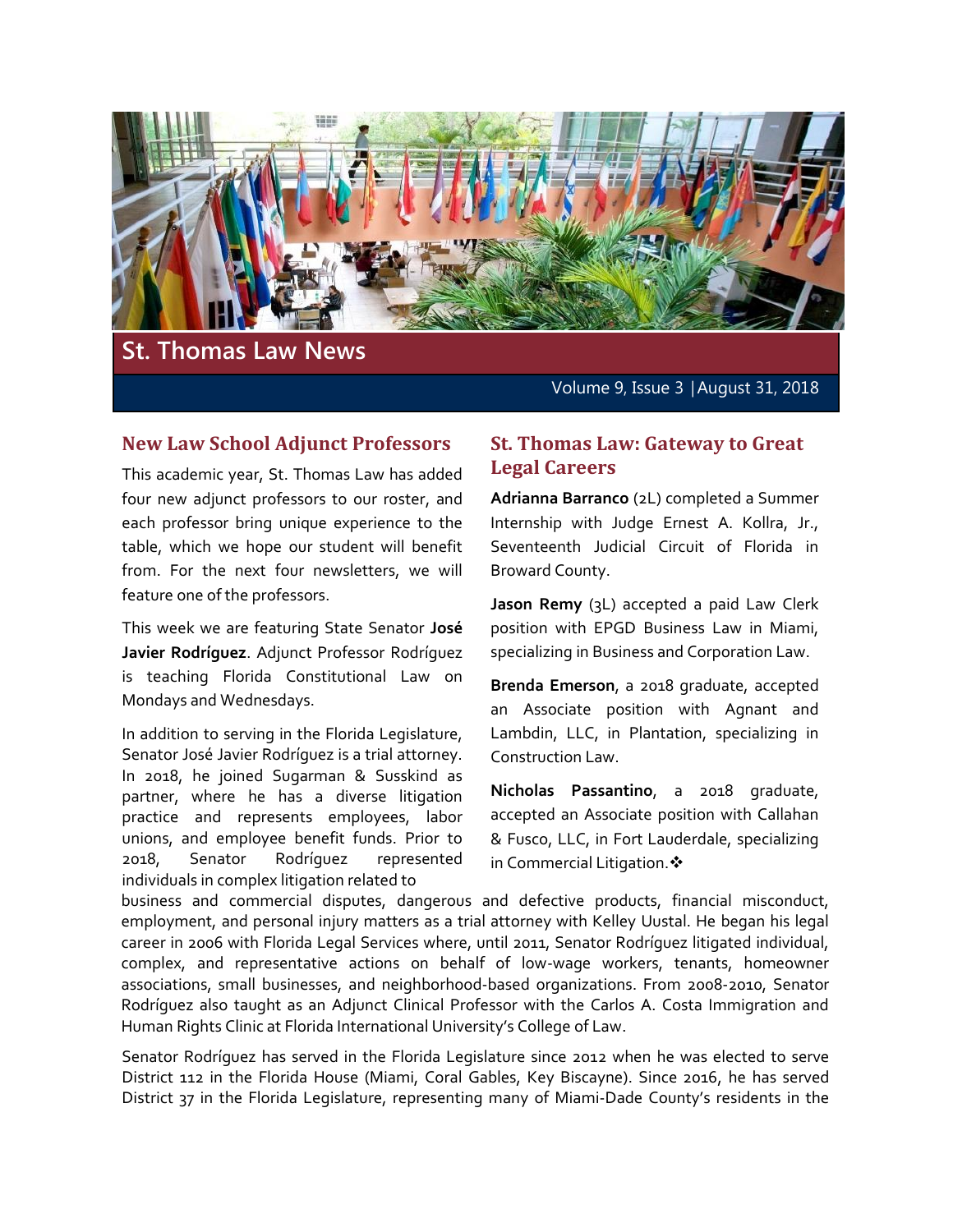Florida Legislature. He has received numerous awards and recognitions for his work.

Senator Rodríguez received a degree in International Relations from Brown University and his J.D. degree from Harvard Law School. Prior to attending law school, Senator Rodríguez served as a Peace Corps Volunteer in Senegal from 2000-2003, first as a business advising volunteer and then as an advisor to Senegal's Ministry of Labor. Along with his wife and two young sons, he lives in the City of Miami. ❖

## **Campus Events**

| August 30:             | U.S. Securities & Exchange Commission,  |
|------------------------|-----------------------------------------|
|                        | L & L, Room 104 @ 12:00 p.m.            |
| Rugust 30:             | Organizational Fair, Cordero Breezeway  |
|                        | @ 11:00 a.m.                            |
| August 30:             | Organizational Fair, Cordero Breezeway  |
|                        | @ 11:00 a.m.                            |
| September 3:           | Labor Day Holiday (No School)           |
| September 5:           | Breezeway Chatter, Cordero Breezeway    |
|                        | @ 12:00 p.m.                            |
| September <sub>5</sub> | Clinical Program Informational Session, |
| & 6։                   | Moot Courtroom @ 12:00 p.m.             |



# **St. Thomas Law's Tax Clinic Recipient of Civil Legal Clinic Grant**

The Florida Bar Foundation has awarded \$220,946 in grants to fund three law school civil legal clinics through a new grant program.

"Clinics are a great way for law students to be involved in community-based civil legal assistance," said Kate York, the Foundation's grants program officer. "Law school clinics benefit both students and their clients; students get real-world experience advocating for and representing clients, and lowincome community members receive free legal assistance."

The Foundation's board approved the grants in June. Funded clinics will involve law students in the provision of community-based civil legal assistance with a focus on economic development in impoverished local communities. Clinics are required to provide an in-depth educational experience in representing the poor in civil matters and to encourage law students to pursue public interest careers or make a commitment to *pro bono* representation of the poor.

The recipients of the Civil Legal Clinic grant are Florida State University College of Law, University of Florida Levin College, and St. Thomas University School of Law's Tax Clinic.

The Tax Clinic received a \$50,000 grant. The clinic, run by second- and third-year students, serves lowincome taxpayers and provides legal representation before the Internal Revenue Service and the U.S. Tax Court. Student representatives participate in public outreach, including community education presentations, particularly for those who speak English as a second language. The clinic also offers tax preparation services. ❖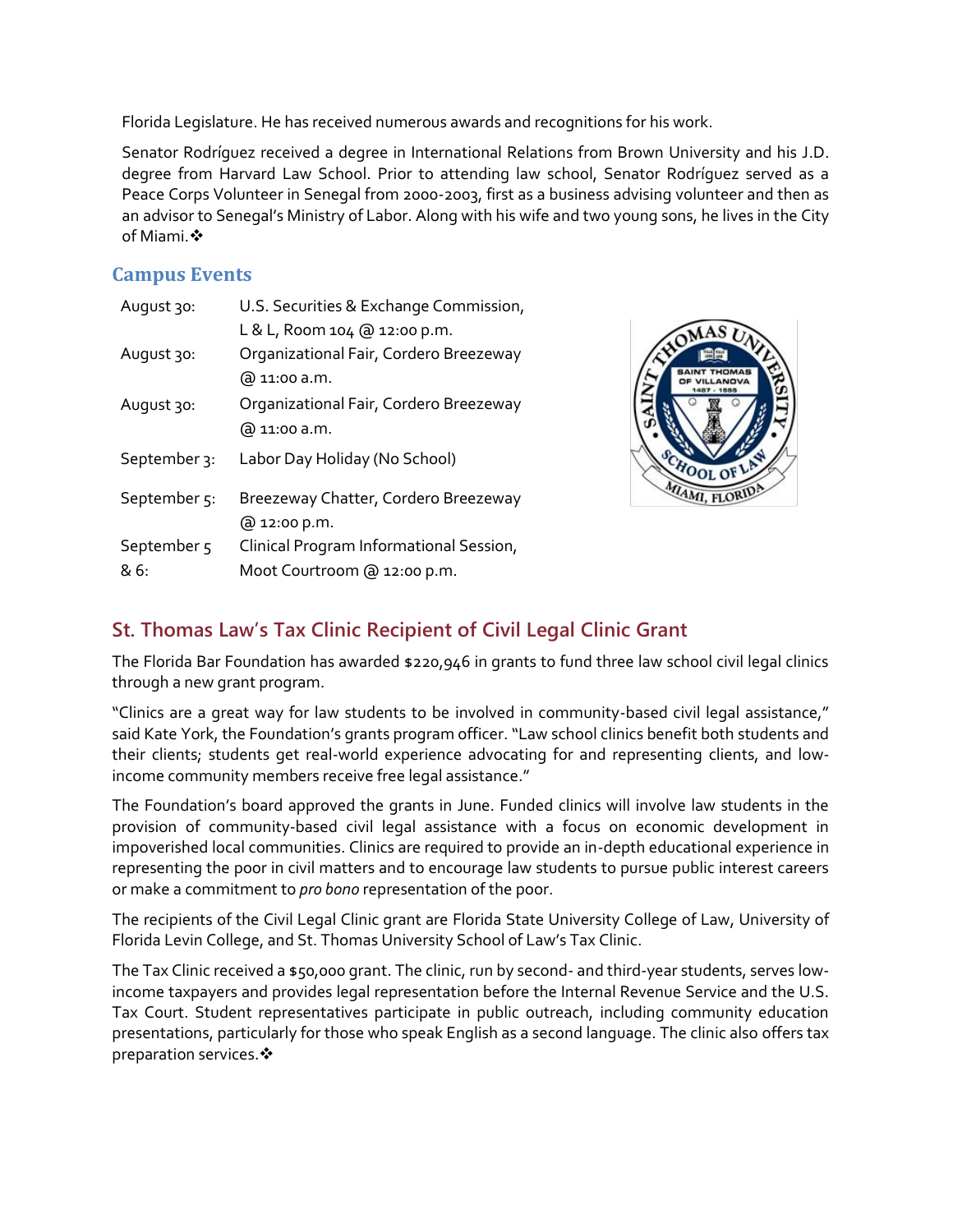# **2018 ABA Annual Conference**

**William McRea** (3L) and **Christian Lee Gonzalez** (3L) attended this year's American Bar Association's Annual Conference in Chicago as Law Student Division voting delegates, representing our school as its current SBA President and ABA Senior Representative respectively. From August 1st through the 7th, they attended a variety of committee and caucus meetings as well as panels on topics ranging from the current immigration crisis at our border to judicial and criminal reform. The annual conference was opened by Deputy Attorney General Rod Rosenstein's powerful speech on the importance of the rule of law in our nation. As Law Student Division delegates, William and Christian voted on resolutions proposed by the Law Student Division at its annual assembly as well as debated them on the floor. The resolutions included, among others, a recommendation so that law schools increase their online courses during 1L year to 30% as well as the recommendation of a system of voluntary and temporary relinquishment of lawfully owned weapons by those who, aware of a state of depression or at risk of suicide, should choose to participate in it for their own safety and that of others. Our students also networked and established connections with students in and out of Florida, and they met the departing and incoming chairs of the Florida ABA Caucus and the outgoing ABA President Hilarie Bass.

## **Southeastern Minority Job Fair**

This Summer, **Jikky Thankachan** (2L), **Jonathan Kernizan** (2L), and **Nathacha Bien-Aime** (3L) attended the 2018 Southeastern Minority Job Fair ("SEMJF") in Marietta, Georgia. The SEMJF provides legal employers throughout the United States an opportunity to interview second- and thirdyear law students, as well as recent graduates, from more than 50 ABA-approved law schools located in 14 states. Private Sector Career Counselor **Laura Varela** also attended to support and encourage the students through the interview process and fair events.  $\cdot$ 

#### **Directors Roundtable**

On July 26, 2018, the Directors Roundtable, a civic group that organizes the preeminent worldwide programming for Directors and their advisors including General Counsel, held a Special Event at the Telemundo Center in Miami. Ana Siegel, General Counsel of NBCUniversal Telemundo Enterprises, was honored for her accomplishments and achievements. Ms. Siegel led a panel discussion on the key issues facing in-house counsel, including governance, multinational employment practices, and intellectual property. St. Thomas Law alumni(ae) who are part of the Legal Department team at Telemundo are **Janet Diaz-Pujol** '05, Special Counsel, and **Erika Estrada Boden** '06, Vice President of Business & Legal Affairs.

#### **2018 National Association for Women Lawyers Annual Meeting**

On July 18-19, 2018, **Zareen Zaidi** (2L) attended the National Association for Women Lawyers (NAWL) Annual Meeting & Awards Luncheon at the Grand Hyatt New York with a full scholarship. Zareen was the *only* law student awarded the Selma Moidel Smith Law Student Writing Competition Scholarship. For over a century, the National Association of Women Lawyers has been empowering women in the legal profession and has acted as the voice of women in the law.  $\clubsuit$ 

# **Student Achievements**

**Andrew Bratslavsky** (2L) accepted a Summer Internship with Meister Law in Miami, specializing in